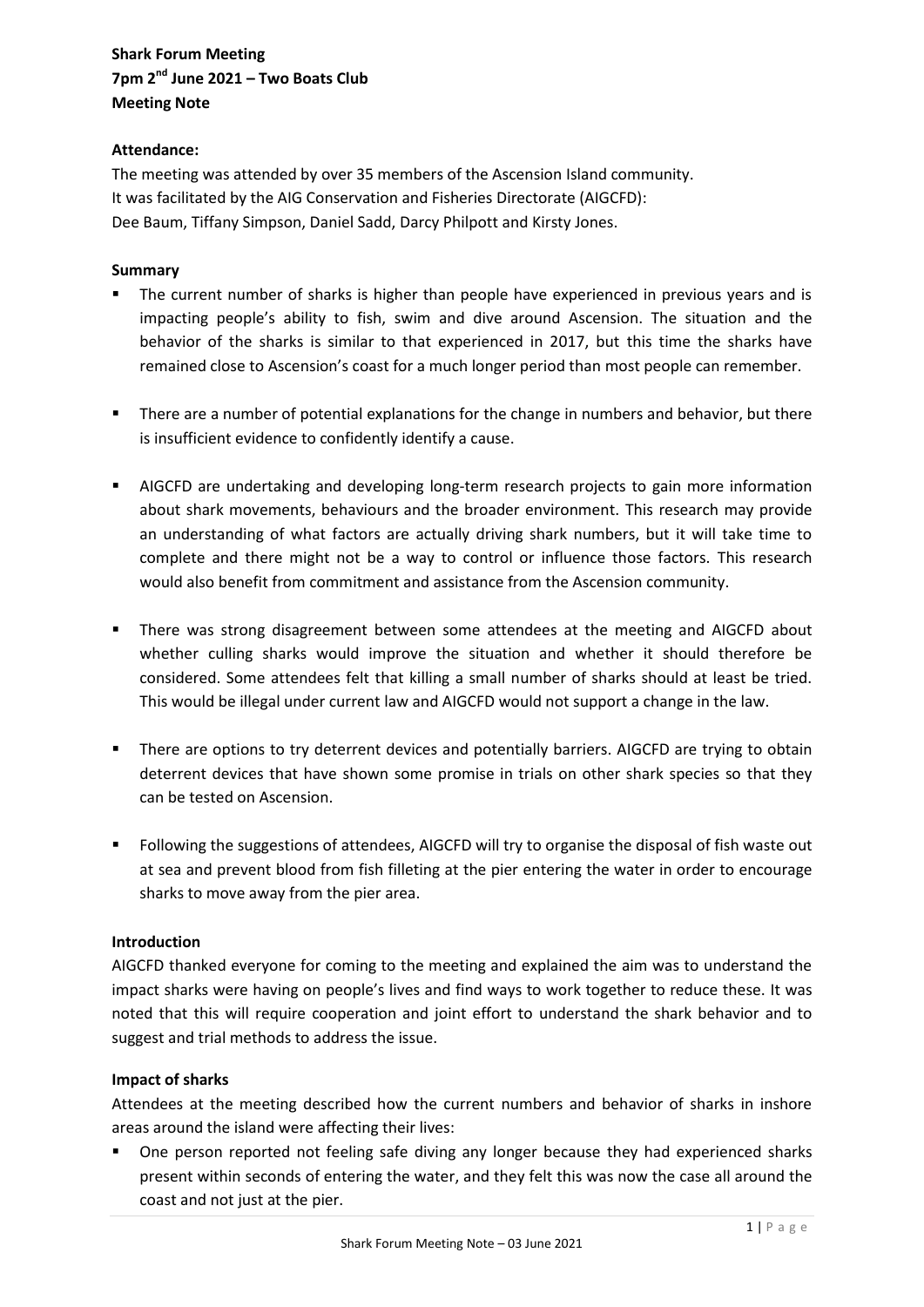- Many said it is now difficult to land fish because the sharks take hooked fish before they can be landed and the fished species seem to be more skittish due to the presence of sharks. One fisher reported landing only ten fish in the last six months, far below what they would expect. They suggested that sharks appear to have learnt to follow boats or loiter in popular fishing areas so it is difficult to escape them.
- **EXECT** Lures and line were reported as being lost when sharks take hooked fish or increasingly go for the lure itself.
- **Sharks were reported to have damaged the propellers of some boats.**
- **People reported not feeling safe swimming, even at Comfortless Cove and English Bay, because** the sharks have been seen coming into very shallow water. The behavior of the sharks is felt to be similar to that seen in 2017 before two people were injured by sharks at English Bay.

Many present at the meeting felt the problem is much greater than in previous years, both in terms of the number and behavior of the sharks and also the length of time they have been present around the coast. Reports suggested that the behavior of the sharks had become more worrying since Christmas with sharks even going for inanimate objects falling into the water, such as a hat.

# **Potential reasons for the change in the shark situation**

There was discussion of what may have caused the increased number of Galapagos sharks seen in inshore areas and their more aggressive behavior relative to previous years. The following suggested explanations were considered:

- **The use of sardine chum** by sports fishing businesses up until 2017. It was suggested that AIGCFD had also used sardine chum to conduct research. However, it was noted that whilst AIGCFD had conducted opportunistic tagging of fish caught by sports fishing vessels, which were indeed using sardine chum, AIGCFD had only used small amounts of contained bait for video surveys, which mostly took place in offshore areas away from Ascension's coast. AIGCFD confirmed that sardines are not native to the ocean around Ascension and their oily nature would be very attractive to sharks. AIGCFD explained that chum would attract sharks already present in an area to a localised spot and this could become a learnt response that then affected their behavior. However, they suggested that it would be short-lived and require regular reinforcement and it is therefore unlikely that chum would attract sharks over a large distance. It was discussed that although some dive operations in other countries use chum to deliberately attract sharks, they need to repeat this daily to keep the sharks interest, and as such it is unlikely that a practice that stopped four years ago is still affecting shark behavior today. It was also noted that there have been periods since 2017 when shark sightings around Ascension's coast have been very infrequent and numbers therefore thought to be low.
- **Tuna fisheries** in the wider Atlantic Ocean may have altered the availability of food for sharks and caused them to move closer to Ascension. The tuna longline fishery in the Atlantic remains extensive and it is likely to have affected ecosystems at an ocean scale. AIGCFD stated that whilst there is no direct evidence to support a link between the fishery and Galapagos sharks or their food, it is a potential factor. Ascension has now stopped licensing commercial fishing vessels within its 200nm MPA and carries out surveillance for illegal fishing activity, but past fishing activity and ongoing fishing activity outside of the MPA could still have an impact.
- **Climate change** may alter patterns of shark behavior. It was discussed that in past years the sharks have moved away from the coast as water temperatures have increased seasonally. AIGCFD stated that it is not known if water temperature is a direct cause of this movement or if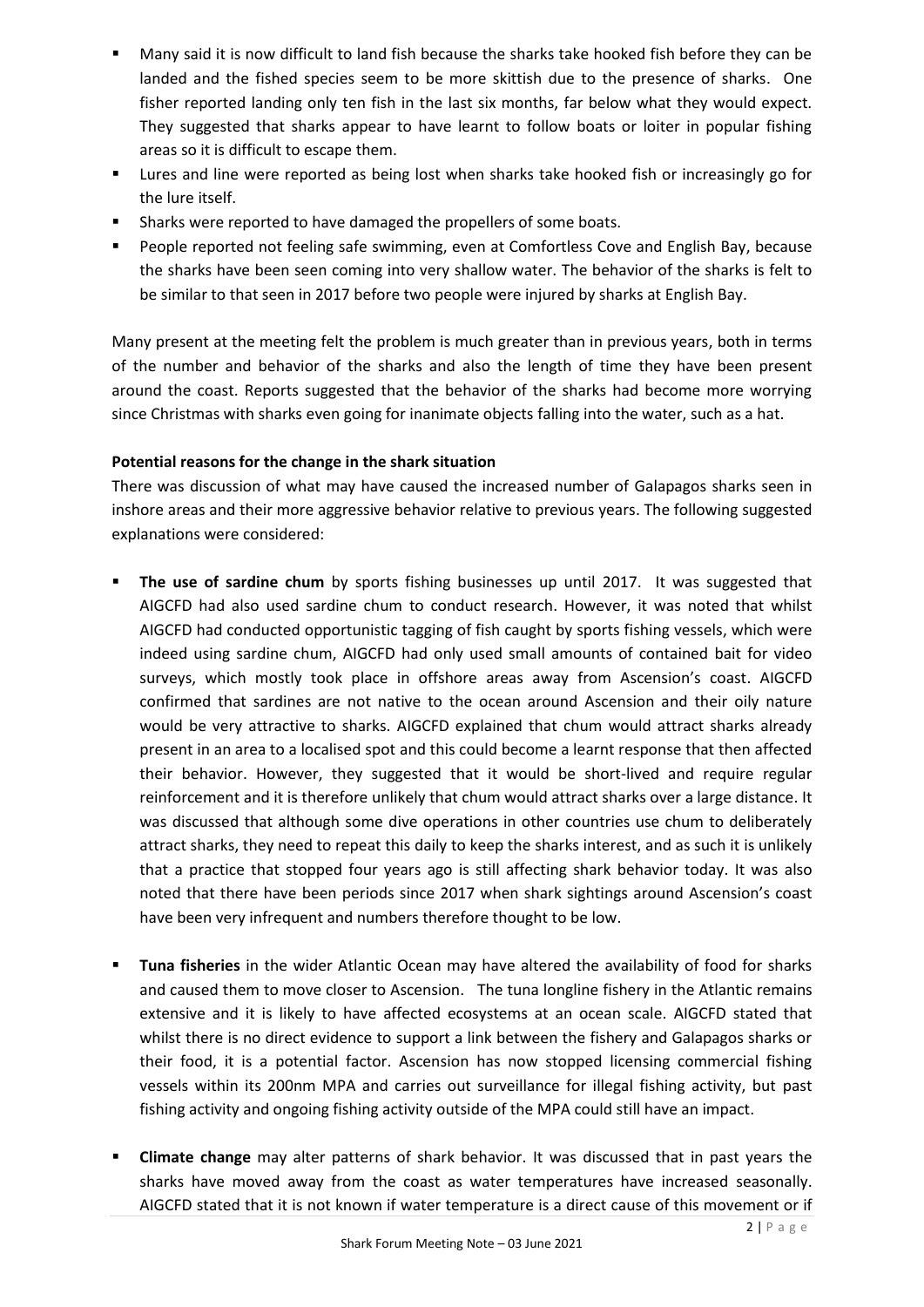it might affect the sharks indirectly by, for example, changing prey numbers or distribution. However, if it is a trigger then it was noted that climate change could result in profound changes to shark numbers and behaviour.

- **The protection of Galapagos sharks** under the Wildlife Protection Ordinance since 2016 has made any killing of sharks illegal. It was suggested that this had caused an increase in shark abundance. It was noted that prior to this change, a small number of sharks had been killed for food. AIGCFD stated that if the number of sharks taken was small, then it is unlikely that its prohibition would result in a large increase in sharks and given the longevity of Galapagos sharks (they live for up to 24 years and reach sexual maturity around 6-10 years old) it would likely take longer than four years to see such an impact.
- **The collection of fish waste** at the pier was introduced following the shark incidents in 2017 to prevent waste entering the water and attracting sharks. It was suggested that since this change the number of sharks has increased. AIGCFD stated that there does not seem to be any evidence of a causal link between these factors and high numbers of sharks were not reported in 2018 or 2019. Some people stated that they feel the contrary, and that disposing of waste into the water would affect the sharks' behaviour.

It was noted by AIGCFD that historical records suggest there has been many periods over the centuries since Ascension was discovered where shark numbers inshore have reached notable levels. Although the records often lack detail and are difficult to verify, this suggests that shark numbers around Ascension may be subject to a natural cycle of increases and decreases.

# **Further research planned to be conducted by AIGCFD**

It was clear from the discussion that with the information currently available it is not possible to identify what has caused the recent change in shark numbers and behavior. AIGCFD described the research that has been done to date and the research it planned to carry out in the future. It was stressed that some of these projects may require assistance from the Ascension community. Slides were displayed to illustrate the methods.

- Satellite tagging of Galapagos sharks to track their movements. A total of 22 tags will be used with a battery life of up to 3.5 years. AIGCFD will need assistance from the community to deploy the tags. This is a continuation of previous tagging carried out around the island and on the seamounts between 2016 and 2018.
- **Tagging sharks with unique coloured tags so that individuals can be identified if they are seen** repeatedly. A member of the fishing community is developing the tags and everyone will be asked to report sightings to AIGCFD to make the work effective.
- Taking non-lethal tissue samples from Galapagos sharks for isotope analysis to see where they fit in the local food chain.
- Measuring environmental factors such as temperature, pH and plankton around the island and using satellites to monitor both these and current patterns across the Atlantic to see if they are linked to shark behavior.
- Modeling the predicted future changes in temperature, pH, productivity and ocean currents to try to forecast how the sharks might react if there is a link with their behavior.

It was stressed by AIGCFD that this research may take years to provide results and there is no guarantee that it will identify a clear cause for the changes currently being seen in shark numbers and behavior. Even if it did produce a greater understanding of what is driving the shark numbers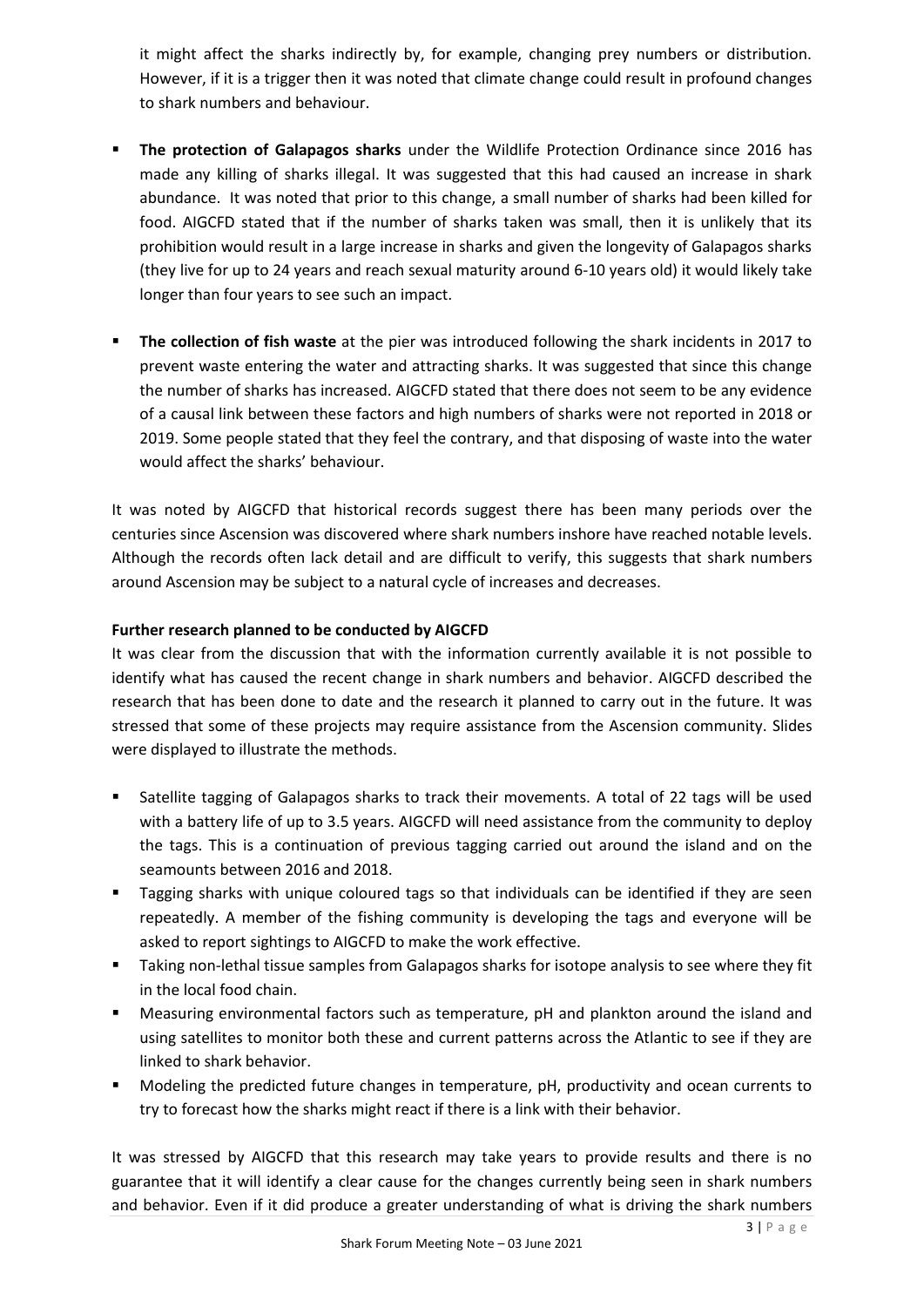and behavior, it may not be something that AIG is able to control or reverse. Some attendees were frustrated by the time required to complete the work and the lack of any answers available now. AIGCFD offered the opportunity for attendees to provide suggestions for further options that may be able to provide a more immediate response.

# **Potential management actions**

Attendees were asked to suggest means of addressing the current situation. AIGCFD had prepared some information on potential methods that was presented to the meeting on slides to aid the discussion.

- **Culling** There was profound disagreement in the meeting about whether culling sharks should be considered as an option. Some attendees felt very strongly that the killing of sharks should be undertaken and that the protection of Galapagos sharks was unwarranted given their abundance around the island and their classification under the International Union for the Conservation of Nature (IUCN) as being of 'Least Concern' in their Red List of Threatened Species. They felt the current number of sharks around Ascension was out of balance and threatening other species. AIGCFD explained that Galapagos sharks were protected due to their wider international status and their inherent vulnerability due to their biology. AIGCFD provided case studies of other areas where culling had been undertaken and yet not subsequently reduced the number of shark incidents. AIGCFD's opinion was that sharks are a natural part of the ecosystem and feedback processes such as lower survival and breeding success caused by lack of food or cannibalism will exert a natural constraint on shark numbers. Removing sharks could upset existing hierarchies and equilibria between species, leading to unintended consequences that may be worse in the long run. Some attendees stated that examples from other places or species were not relevant and a cull should at least be tried on Ascension. As targeting of Galapagos sharks is banned under the Wildlife Protection Ordinance this would be illegal under current legislation and AIGCFD stated that it would not support any change in the law.
- **Deterrents** New products that claim to deter sharks from a localised area were discussed. Most rely on overwhelming a shark's electromagnetic sensory system meaning they would not affect bony fish species. *Sharkbanz* magnets have already been tried on Ascension over the past few weeks, but with poor results. Other more advanced devices with some evidence of success on other species of sharks are available on the market, and AIGCFD are trying to obtain samples from *Ocean Guardian* to trial. It was stressed that these devices should not be seen as providing a guarantee of safety for people entering the water and people should take responsibility for their own assessment of risk when considering entering the ocean.
- **Barriers** Barriers can be used to try to prevent sharks from entering particular areas, such as swimming beaches. They can consist of rigid vertical structures that either imitate kelp forests or emit an electromagnetic pulse. These products are designed specifically to deter sharks and have no known impacts on other species, including bony fish and turtles. None of these products provide complete assurance that a shark will not get into an area and all are expensive.
- **Encouraging sharks to move away from sensitive areas** One attendee suggested sharks could be encouraged to move away from the pier to an area further offshore where they won't cause a problem. It was suggested that this could be achieved by freezing daily fish waste from the bins on the pier and then frequently transporting the waste by vessel and taking it offshore. Further to this idea, another attendee suggested containing the fish waste in an offshore pen to hold the